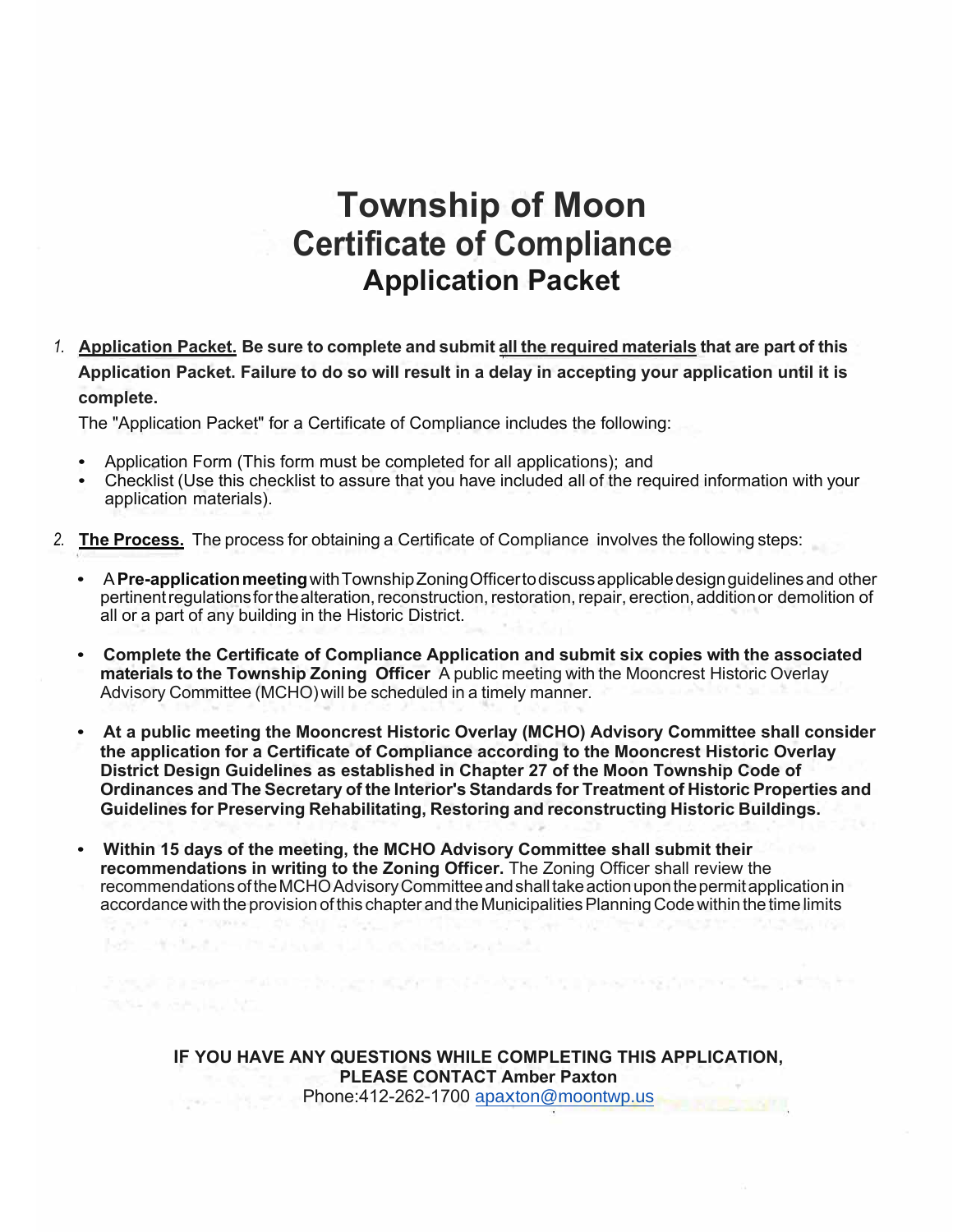# **Certificate ofCompliance**

### Application Form

(This form must be filled out completely before your application will be accepted.)

1. **Property Location for this request for a Certificate ofCompliance**:

| <b>Existing and Proposed Use of the Property:</b><br>2. |                        |                       |                   |  |
|---------------------------------------------------------|------------------------|-----------------------|-------------------|--|
| 3.                                                      | <b>Property Owner:</b> |                       |                   |  |
|                                                         | <b>Address:</b>        |                       |                   |  |
|                                                         |                        | 27                    | ×.<br><b>U.S.</b> |  |
|                                                         | <b>Telephone:</b>      | <b>Parcel Number:</b> |                   |  |
|                                                         |                        |                       | <b>COL</b>        |  |
|                                                         | 4. Applicant:          |                       |                   |  |
|                                                         | <b>Address:</b>        |                       |                   |  |
|                                                         | $+50 - 10$             |                       | Williams          |  |
|                                                         | Telephone:             |                       |                   |  |
|                                                         | $-2.79$                |                       |                   |  |
| 5.                                                      | <b>Contact Person:</b> |                       |                   |  |
|                                                         | Paul 11 est            |                       |                   |  |
|                                                         | <b>Address:</b><br>w   | <b>City</b>           | 26 Feb<br>÷       |  |
|                                                         | Telephone:             |                       |                   |  |
|                                                         |                        | アルトランプ<br>m.          |                   |  |
|                                                         | E-mail address:        |                       |                   |  |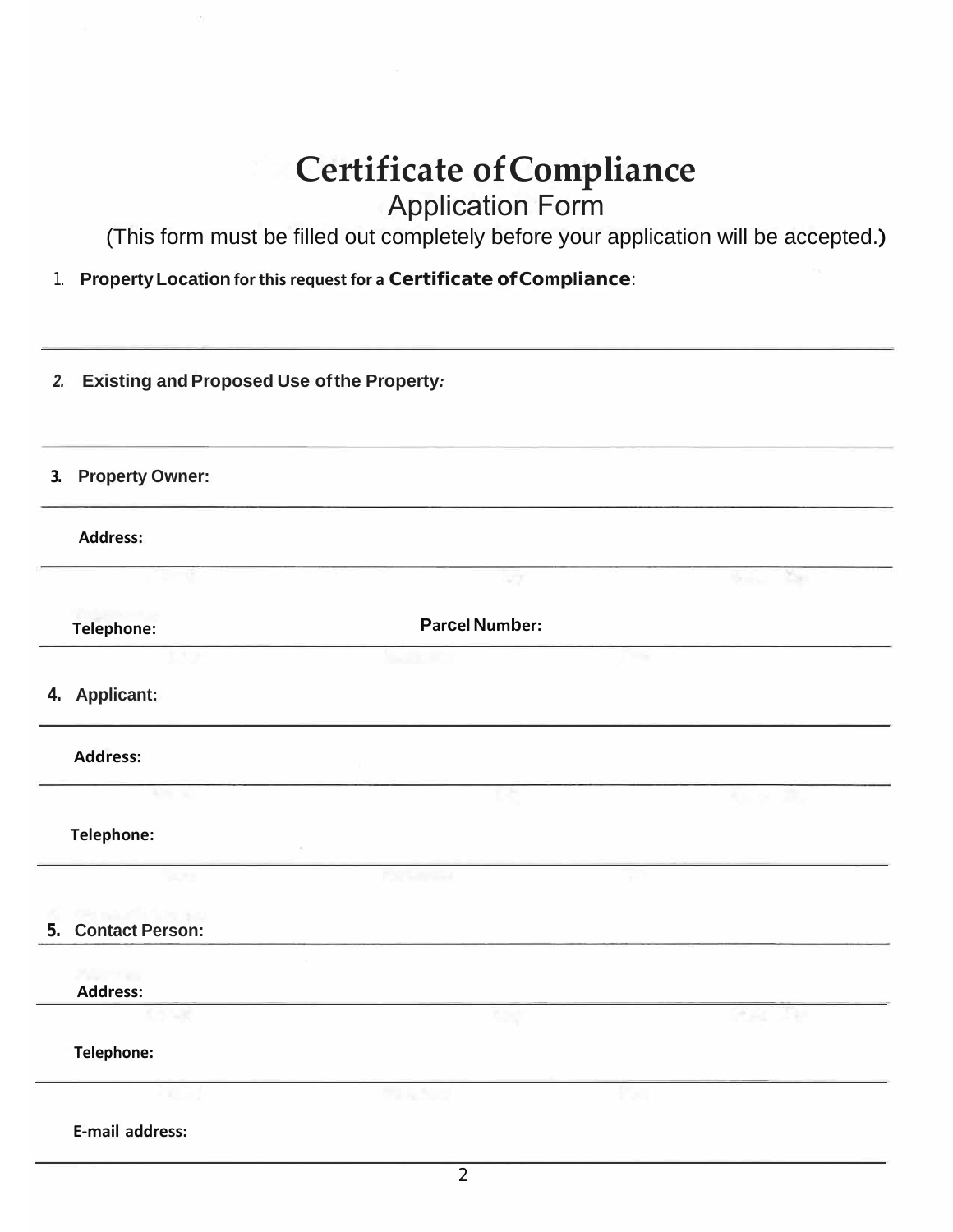Obtaining approval of this *Certificate ofCompliance* does not absolve the applicant from obtaining all other applicable permits, such as Building Permits, PENNDOT access permits, et cetera.

医肠腺炎 医假白细胞 医血管 医心包 医心包 医心包 医心包 医心包 医心包 计数据 医血管性 医心包性 医心包性

*I (We) certify that I(we) am (are) familiar with applicable state and local codes and ordinances, the procedural requirements of the Township of Moon and have submitted allthe required information.*

we have the control of the component of the control of the control of the control of

| Signed by: (Property Owner)                                                      | Date - |
|----------------------------------------------------------------------------------|--------|
|                                                                                  |        |
| (Note: No other signature may be substituted/or the Property Owner's Signature.) |        |
|                                                                                  |        |
|                                                                                  |        |

| and:<br>(Applicant)                                 | Date: |  |
|-----------------------------------------------------|-------|--|
| and:                                                | Date: |  |
| $\mathbf{A}$ $\mathbf{A}$ $\mathbf{A}$ $\mathbf{B}$ |       |  |

### **(Contact Person)**

### **Original Signatures are Required**

*Items for review in Rehabilitating the Mooncrest School into a Township Activity Center run by the Moon Parks Department.*

- *Site survey*
- *Schematic Architectural drawings-Scope ofWork*
- *Original school photo from1943*
- *Due diligence form consultants WNA HVAC, AGX Phase 1, AGX Asbestos, LSSE EngineeringSummary*
- *Full Project Summary, Community Benefit and State Plan implementation provided for PA Keystone Grant*